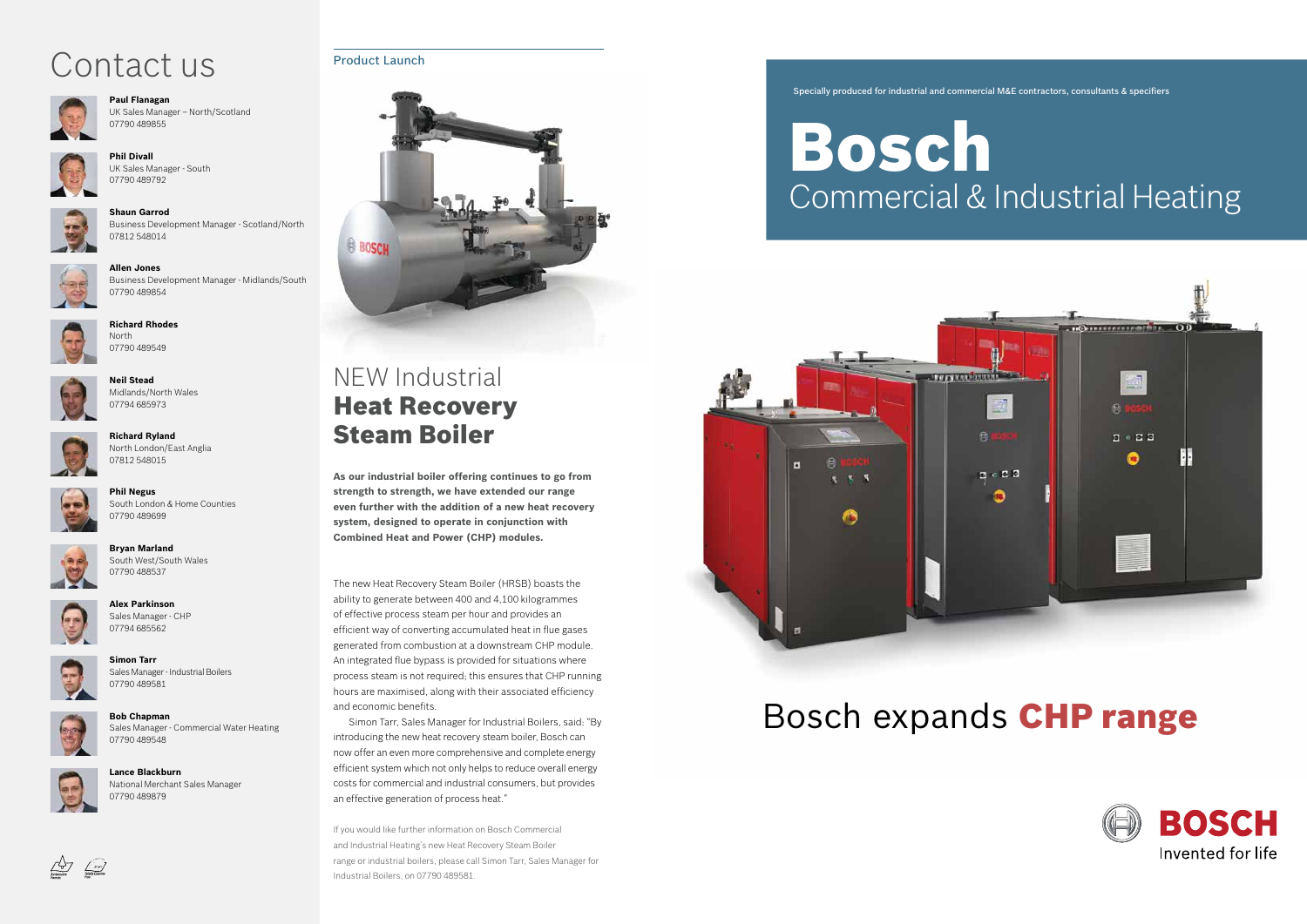### Welcome from Geoff Hobbs



**Welcome to the Spring edition of the Bosch newsletter, which gives us the perfect opportunity to let you know of some very exciting new product developments we can now announce after months of hard work across the business.**

In addition, we are also pleased to announce the launch of our new heat recovery steam boiler, which allows industrial applications to benefit from the incremental efficiency benefits of combining CHP with a steam boiler. Turn to page 8 to find out more.

The first of our two new product launches is profiled in this issue's cover story, and sees us announce the unveiling of our two new Combined Heat & Power (CHP) modules, which extends our range to cover electrical outputs of 365kWe and 400kWe. Technical versatility coupled with a growing number of Government incentives could well strengthen the CHP market over the next year, and we are sure that our versatile range of modules will allow you to make the most of this opportunity.

As ever, we remain committed to developing solutions that not only cater for large commercial and industrial applications, but also smaller commercial environments, such as the district heating system we profile on pages 6 and 7.

I would like to take this opportunity to thank you for your ongoing support during what is an extremely dynamic and positive period for our business.

We hope you enjoy this edition.

**Geoff Hobbs Business Development Director**

#### Cover Story

## CHP Range Continues to Grow

**As the market for Combined Heat and Power in the UK continues to grow, we have extended our range of Combined Heat and Power (CHP) modules with the addition of two new variants with electrical outputs of 365kWe and 400kWe.** 

The Bosch CE 365 NA and 400 NA extends the current output range of 19kWe to 240kWe, each boasting extremely competitive electrical efficiency levels, helping to significantly reduce energy consumption. Such high levels of efficiency mean that the initial investment could be repaid in as little as two years. In addition, each new module is compatible with primary and secondary exhaust gas silencers to keep noise levels to a minimum during operation.

As with our existing range, each CHP module provides the simultaneous generation of electricity and usable heat from the same appliance, which maximises efficiency and provides a low-cost supply of heating, hot water and electricity. In addition, CO $_2$  and NOx emissions are significantly reduced as less gas is required to generate the same thermal and electrical output as a conventional utility and boiler solution.

Both CHP units have a number of different operation modes and open interfaces and, when combined with other heat sources in an energy centre, are supported by intelligent controls and expert technical support to ensure that mixed



Natural eas



in demand for the technology.

Alex Parkinson, Sales Manager for CHP, commented: "The Government's announcement that CHP will be exempt from carbon tax from 1 April 2015 means it has never been more prevalent for industrial users to take a look at how CHP can help to reduce carbon emissions. This, combined with a growing list of other financial incentives, has positioned CHP as one of the most cost-effective solutions available to reduce the UK's carbon usage.

Our belief is that the announcement could lead to a surge Levy (CCL) but it is also covered by the Enhanced Capital Allowances (ECA) scheme, helping to significantly reduce payback periods."

"The fact that CHP essentially allows stakeholders to use heat created as a by-product of electricity generation means less gas is required than a comparable utility and boiler solution. Naturally, this is viewed favourably by the Government's low carbon initiatives.

"In addition to this "carbon floor price" exemption, there are also a host of financial incentives which can be gained from the investment in CHP technology. Not only is a good quality CHP exempt from the Climate Change



Electricity from the generator

Hot water from the reciprocating piston engine



### Bosch Welcomes Combined Heat and Power Tax Exemption

Alex reminds stakeholders that it is not enough just to invest in CHP technology to realise these benefits, but correct system design is needed to maximise performance.

He added: "As with many aspects of system design, the work put in at the early stages of a project is vital to the success of any installation. Correct sizing of a CHP system is essential to ensure the right balance between providing useful heat and electricity is maintained, and this ultimately leads to the maximum amount of savings which can be made.

"CHP technology now arguably offers the most costeffective way to reduce CO2 as well as other financial benefits to take advantage of. But as with all renewable and low carbon technologies, well designed, installed, and operated systems are the key to realising these savings."

site to ensure the system is precisely sized and maximum efficiency is achieved. Once a CHP module has been installed, our team of experts is on hand to provide on-going advice and support to ensure the CHP system is correctly commissioned and regularly serviced to produce optimum performance for the duration of its lifespan. A range of maintenance and service packages are available in order to guarantee system performance and investor peace of mind.

If you would like further information on our CHP range, or to book a free feasibility study or CPD training course, please call 0330 123 3004 or visit www.bosch-industrial.co.uk.

**The Chancellor's decision to exempt Combined Heat and Power (CHP) from the "carbon floor price" as part of the 2014 Budget review has been welcomed by Bosch Commercial & Industrial Heating.**

heat sources are optimised for maximum energy efficiency. The strength in associated controls allows for system integration and therefore maximise installation flexibility.

Geoff Hobbs said: "The new CHP modules are a great extension of our product portfolio which not only help to reduce energy costs, but also make a positive impact on the environment with lower emissions. The pre-assembled design ensures easy installation and the advanced controls technology means each module can maintain high performance levels on an industrial scale, regardless of demand."

We also offer a free CHP feasibility study for any potential

The gas engine, within the CHP, drives the generator to produce threephase electrical power, which feeds into the main voltage distribution system.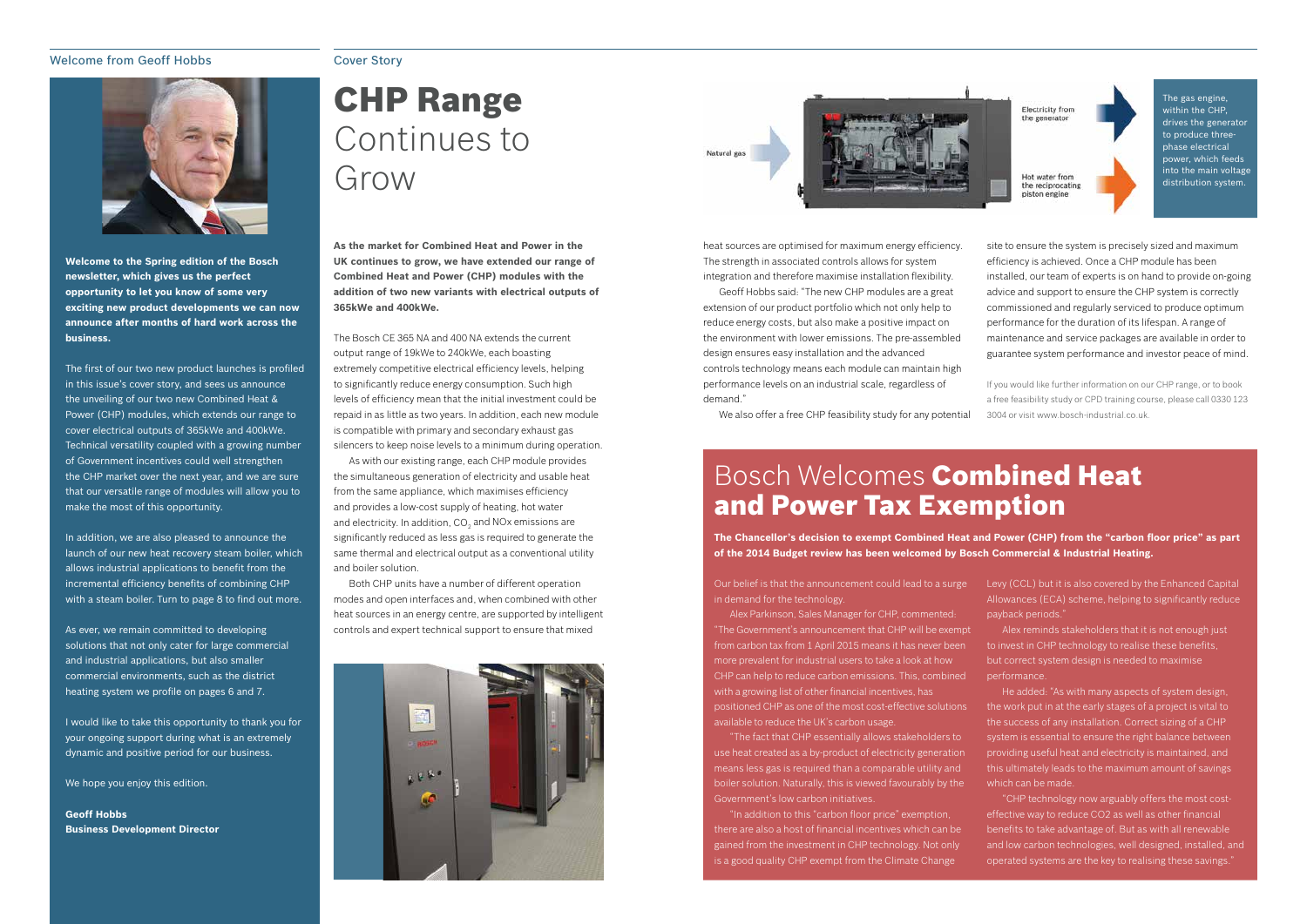**In the first feature of its kind in the Bosch Commercial & Industrial Heating newsletter, we speak to Lance Blackburn, our National Merchant Sales Manager, who details his day-to-day duties and explains the vital role both independent and national merchants play as our business continues to grow.**



## A Day In The Life Of Our... National Merchant Sales Manager

#### Which merchants do you work closely with?

The most important part of my role is establish and maintain excellent working relationships with merchants within the commercial and industrial heating sector. To ensure this, I have daily contact with both national and independent merchants.

#### What do your day-to-day responsibilities include?

I travel the length and breadth of the UK, visiting approximately 6-8 merchants per day, meeting branch managers, key account executives and business development managers to forge close business relationships on behalf of Bosch. This is extremely important as we strive to offer industry-leading support alongside our established product range and it is vital we can offer this to our stockists as well as those who specify and install products.

I'm responsible for increasing all sales through the

"The most important part of my

role is establish and maintain excellent working relationships with all the leading merchants within the commercial and industrial heating sector." - Lance Blackburn, National Merchant Sales Manager

> **Following a significant period of growth, we have added three new heating and hot water specialists to our expanding sales team to meet increased customer demand.**

Accompanying Allen is **Shaun Garrod**, who joins as Business Development Manager for the North and Scotland region. Shaun has over five years' experience dealing with all major M&E contractors and with continued year-on-year improved sales results, will continue to raise our profile within this region.

The third addition to our expanding sales team is **Richard Ryland**, who has been appointed as Commercial Sales Manager for North London and East Anglia. Richard has a wealth of product and industry knowledge and is tasked with continuing to strengthen the our presence in this area.

**Allen Jones** joins as Business Development Manager for the South region. With over 20 years' experience in the heating industry and having worked on stand out projects such as Hampton Court Palace and the National Gallery, Allen will be responsible for liaising with consultants and large contractors to gain specifications across our entire product range. of products. "The future is a very exciting prospect for Bosch and I wish all our new recruits every success in their respective roles." To speak with Richard, Allen or Shaun, see back page for contact

Geoff Hobbs said: "As the strength of the Bosch brand continues to grow, it is important that we constantly look to improve upon the momentum we have built up. These appointments help to reinforce the presence of the brand by

#### Bosch expands

### **Introducing...** Three New Recruits

part in a commercial training course. This offer can also be extended to our Training and Assessment Academies in West Thurrock and our brand new £1.2 million facility in Wakefield.

I am also on hand to offer each merchant regular refresher courses, as and when new members of staff join,

(L to R) Shaun Garrod, Allen Jones and Richard Ryland.

offering our customers a wealth of expertise across a range

details.



merchant sector and this is achieved by providing detailed specifications in response to enquiries, as well as working closely with the merchant sales staff to promote the benefits of Bosch's entire product portfolio.

### Do you offer any sales support to the merchants?

It's imperative that every member of each merchant branch, both sales and technical staff, has access to the most upto-date product information. We provide a comprehensive training programme which ensures all the staff are quickly brought up to speed with the unique selling points of our extensive product range.

The majority of the training takes place on merchant premises but I actively encourage merchant staff and contractors to visit our state-of-the-art £1.5 million Training and Assessment Academy in Worcester. This allows merchant staff to see our products first hand and take



in addition to briefing the merchants on the features and benefits of any new product or accessory that is launched.

To arrange an appointment with Lance, or to discuss any project or specification queries, please call him on 07790 489879.

#### **Did you know?**

The 24-hour daily operations at our headquarters in Worcester help us to achieve 100% availability of all models, accessories and spare items for our GB162, Heat Interface Unit and Continuous Flow Water Heater, with the ability to deliver next working day.